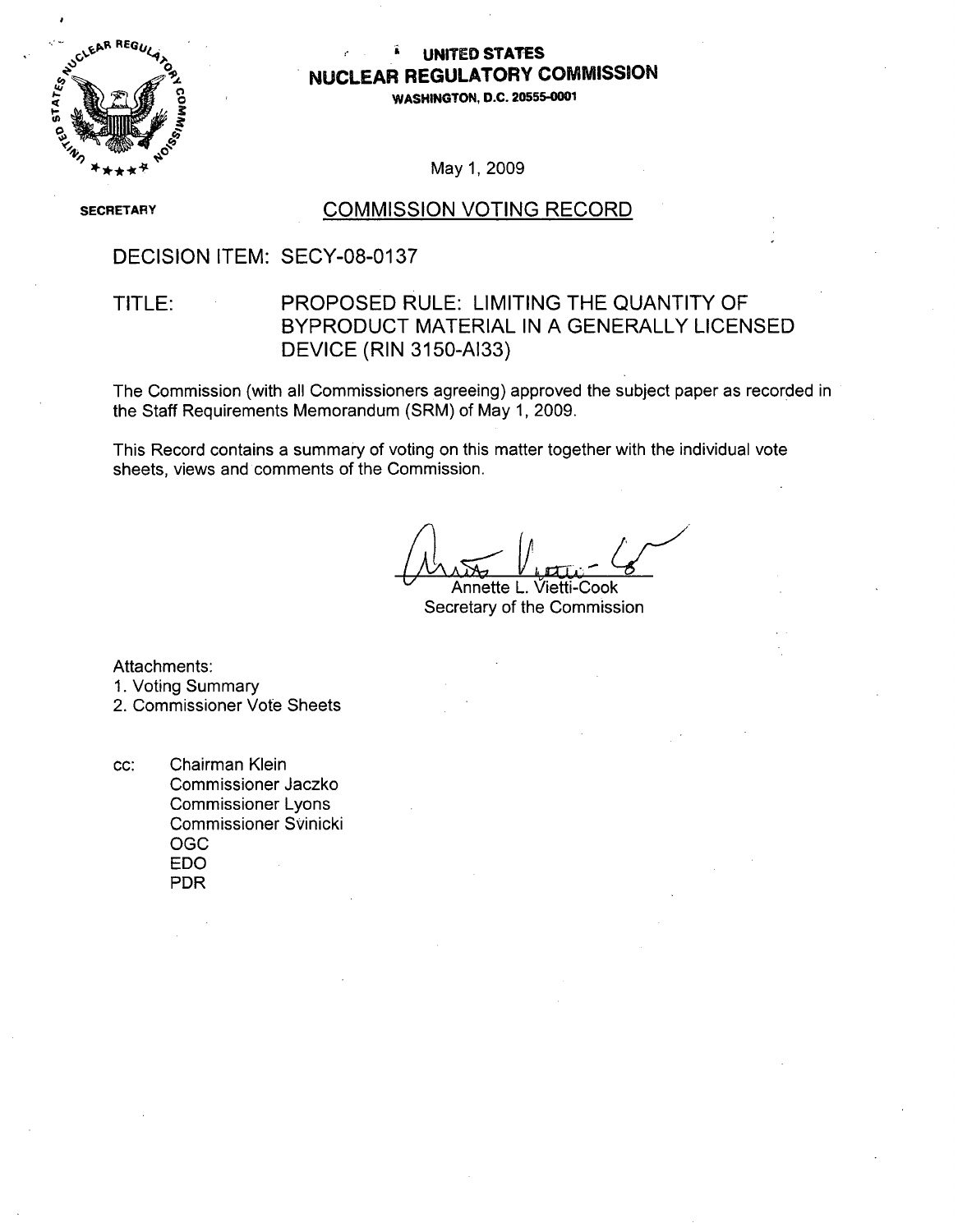## VOTING SUMMARY - SECY-08-0137

## RECORDED VOTES

|                       | APRVD DISAPRVD ABSTAIN PARTICIP COMMENTS | NOT          | DATF     |        |
|-----------------------|------------------------------------------|--------------|----------|--------|
| CHRM. KLEIN           | X                                        | $\mathsf{X}$ | 4/24/09  | $\sim$ |
| COMR. JACZKO          | X                                        | X            | 11/12/08 |        |
| <b>COMR. LYONS</b>    | X                                        | $\mathbf{X}$ | 11/3/08  |        |
| <b>COMR. SVINICKI</b> |                                          | X            | 4/8/09   |        |

## COMMENT RESOLUTION

In their vote sheets, all Commissioners approved the staff's recommendation and provided some additional comments. Subsequently, the comments of the Commission were incorporated into the guidance to staff as reflected in the SRM issued on May 1, 2009.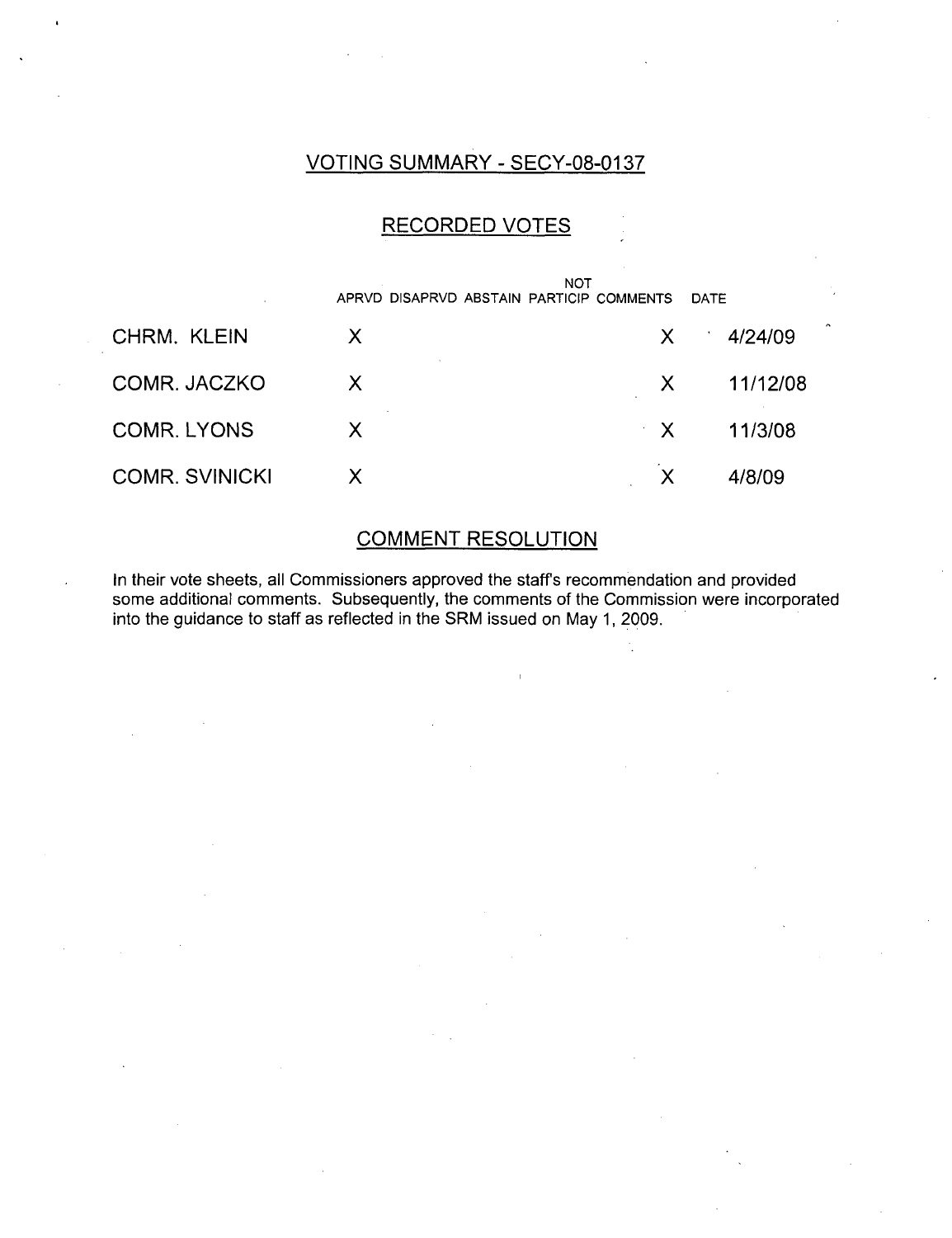## RESPONSE SHEET

| <b>Annette Vietti-Cook, Secretary</b> |
|---------------------------------------|
|                                       |

FROM: CHAIRMAN KLEIN

SUBJECT: SECY-08-0137 - PROPOSED RULE: LIMITING THE QUANTITY OF BYPRODUCT MATERIAL IN A GENERALLY LICENSED DEVICE (RIN 3150-AI33)

Approved X Disapproved Abstain

Not Participating

COMMENTS: Below Attached x None

**SIGNATURE** 

 $4/24/2009$ DATE

Entered on "STARS" Yes  $\sqrt{N}$ o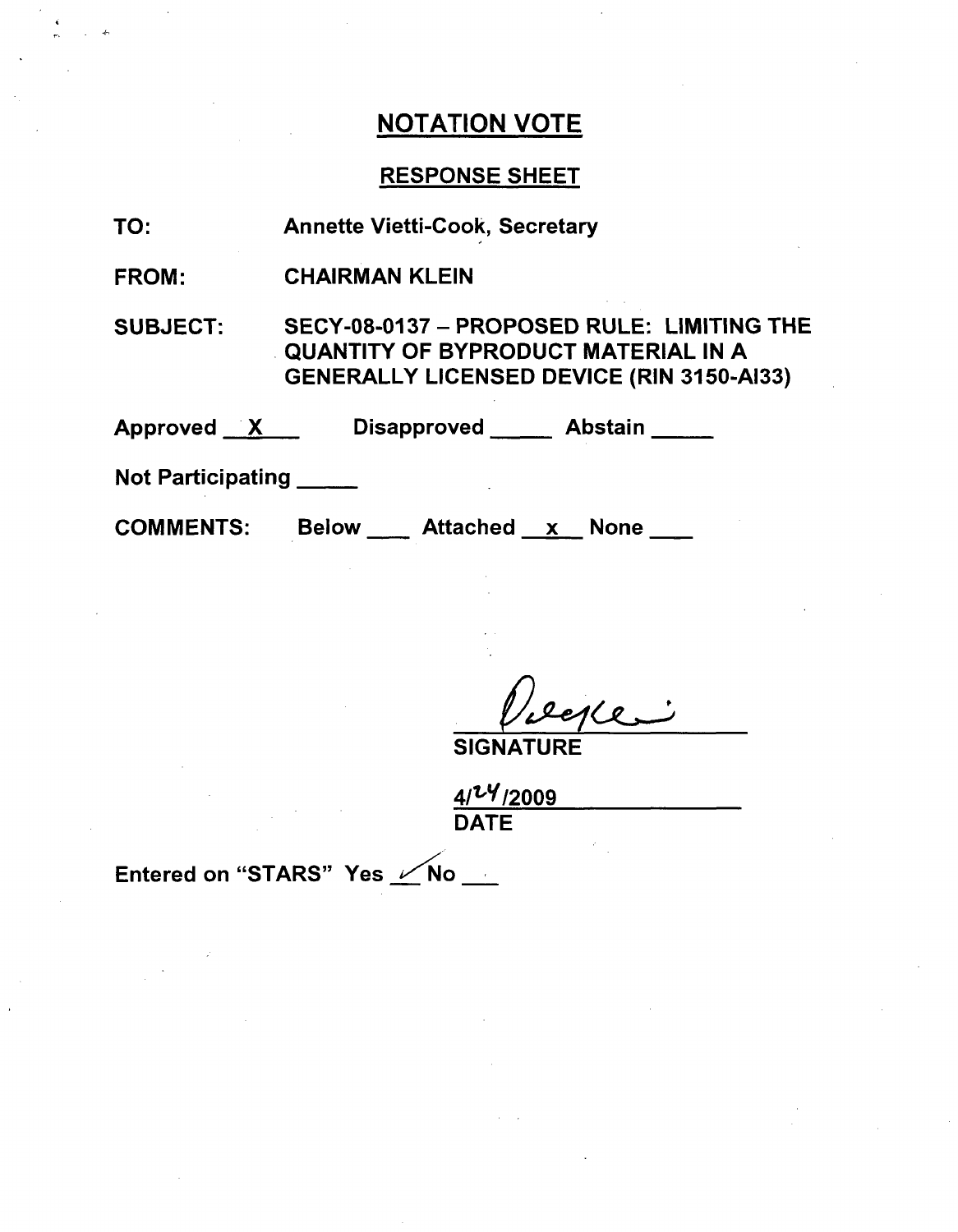### Chairman Klein's Comments on **SECY-08-0137** Proposed Rule: Limiting the Quantity of Byproduct Material in a Generally Licensed Device (RIN **3150-AI33)**

I approve for publication in the *Federal Register* the proposed amendment to 10 CFR Part 31 to limit the quantity of byproduct material that can be in a generally licensed device.

Along with Commissioner Lyons, I concur with the staff's assessment supporting a change to the compatibility of this rule from B to C to afford implementation flexibility to the Agreement States. I join Commissioners Jaczko and Svinicki in looking forward to the staff's analysis of comments received on this portion of the proposed rule.

**I** support Commissioner Svinicki's proposal to set the compliance date of this rule at 90 days after the final rule becomes effective in order to provide a realistic amount of time for communications with affected general licensees to occur. During the public comment period on the proposed rule, I would urge the staff and the Agreement States to reach out to general licensees to ensure they are cognizant of the possible impacts on them of the potential regulatory changes resulting from this rulemaking process.

Finally, as it evaluates comments on this proposed rule and information regarding the rule's burdens and safety benefits, the staff should be open to adjusting the threshold above which a specific license should be required or limiting the need for specific licensing to a subset of current generally licensed sources at or above 1/10<sup>th</sup> of IAEA Category 3.

Dale E. Klein  $4/\sqrt{24}/2009$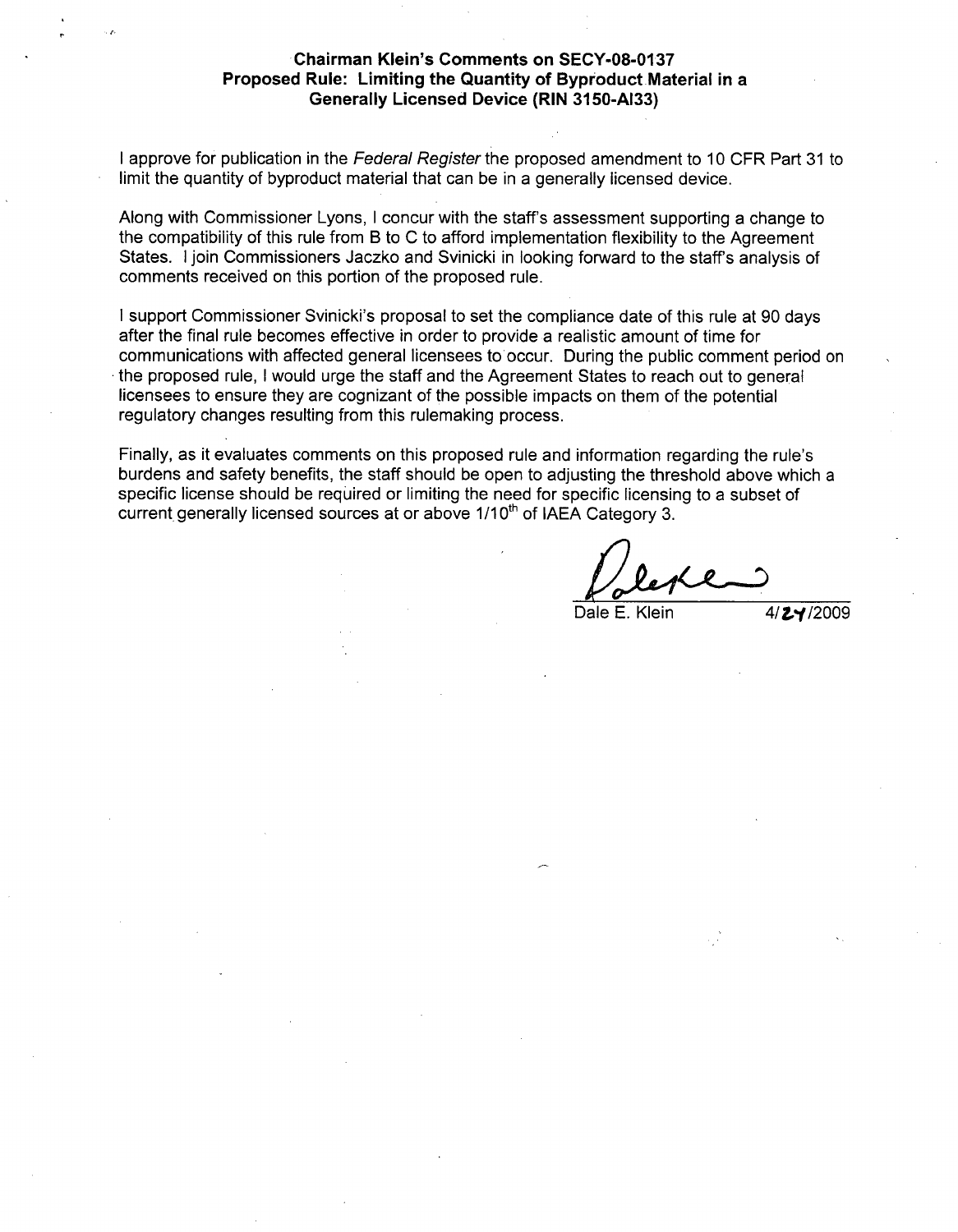## RESPONSE SHEET

| TO:                      | <b>Annette Vietti-Cook, Secretary</b>                                                                                                        |
|--------------------------|----------------------------------------------------------------------------------------------------------------------------------------------|
| FROM:                    | <b>COMMISSIONER JACZKO</b>                                                                                                                   |
| <b>SUBJECT:</b>          | SECY-08-0137 - PROPOSED RULE: LIMITING THE<br><b>QUANTITY OF BYPRODUCT MATERIAL IN A</b><br><b>GENERALLY LICENSED DEVICE (RIN 3150-AI33)</b> |
| Approved X               | Disapproved Abstain                                                                                                                          |
| <b>Not Participating</b> |                                                                                                                                              |
| <b>COMMENTS:</b>         | Below Attached X None                                                                                                                        |
|                          |                                                                                                                                              |

| <b>SIGNATURE</b> |  |
|------------------|--|
|                  |  |
| <u> 11/12/08</u> |  |
| <b>DATE</b>      |  |
|                  |  |

Entered on "STARS" Yes X No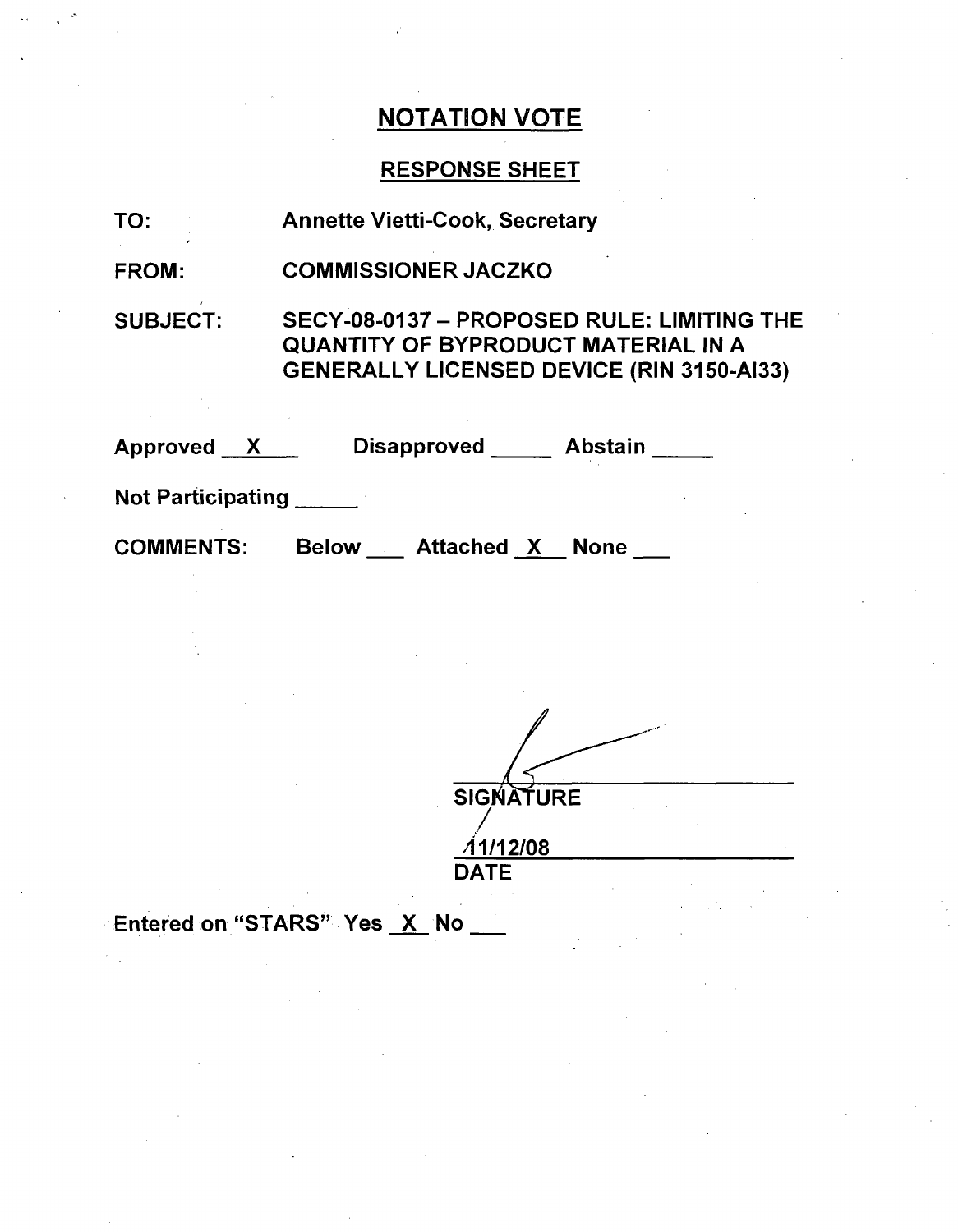### Commissioner Jaczko's Comments on **SECY-08-0137**

I approve the staff's proposal to publish a proposed rule that would amend 10 CFR Part 31. **1** support the staff's proposal to limit the quantity of byproduct material allowed in a generally licensed device to below one-tenth of the International Atomic Energy Agency Category 3 threshold levels. I believe that this will help to mitigate security concerns regarding these devices.

The staff has proposed that the Agreement State compatibility be revised from a "B" to a "C," and the Federal Register Notice will specifically ask for comments on this portion of the proposed rulemaking. I look forward to seeing the staff's analysis of comments received on this portion of the proposed rule.

11/12/2008 Gregory B. Jaczko Date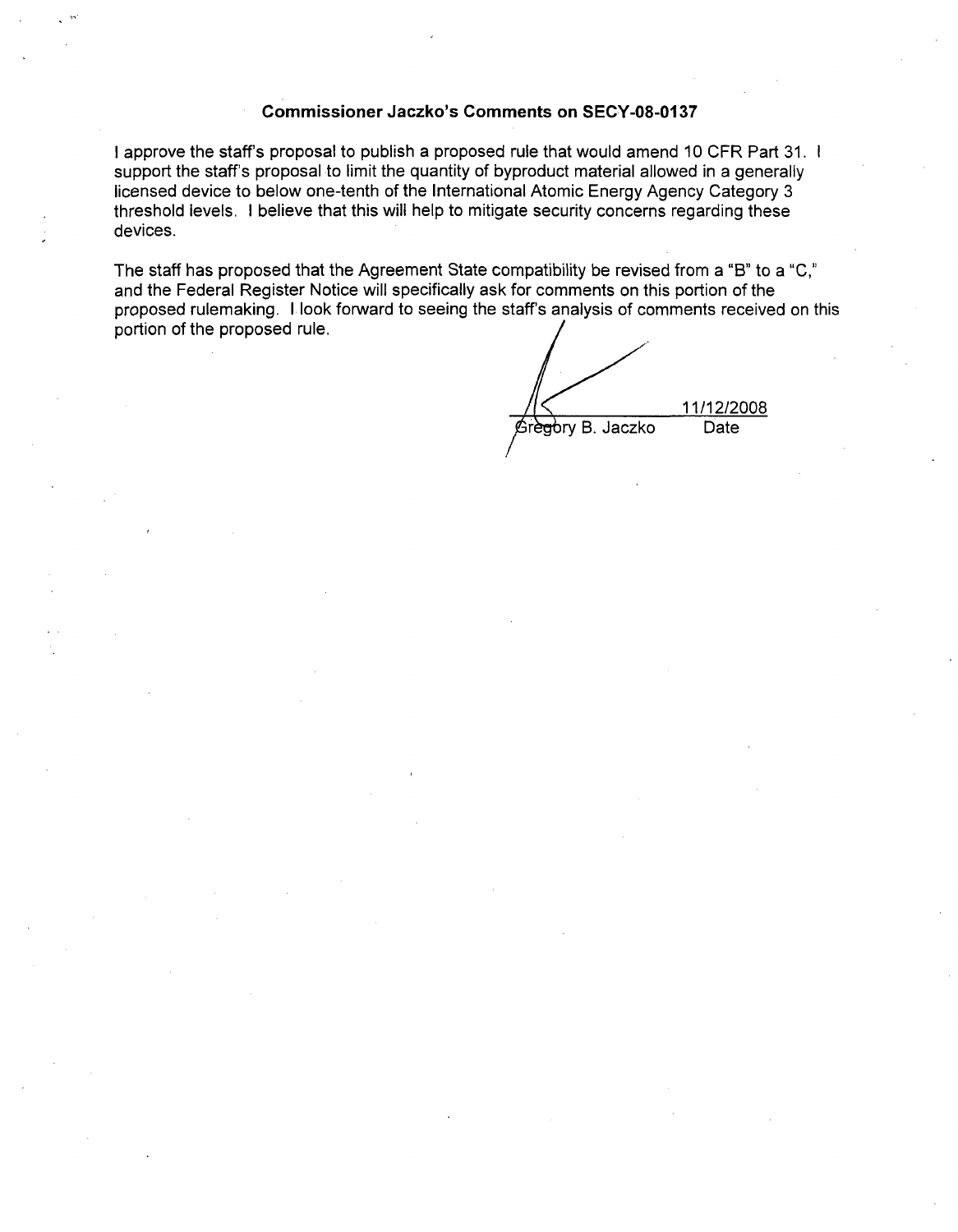## RESPONSE SHEET

| TO: |  | <b>Annette Vietti-Cook, Secretary</b> |  |
|-----|--|---------------------------------------|--|
|-----|--|---------------------------------------|--|

FROM: COMMISSIONER LYONS

SUBJECT: SECY-08-0137 - PROPOSED RULE: LIMITING THE QUANTITY OF BYPRODUCT MATERIAL IN A GENERALLY LICENSED DEVICE (RIN 3150-AI33)

| <b>Approved</b><br>$\mathbf{X}$ |              | <b>Disapproved</b>     | <b>Abstain</b> |  |
|---------------------------------|--------------|------------------------|----------------|--|
| <b>Not Participating</b>        |              |                        |                |  |
| <b>COMMENTS:</b>                | <b>Below</b> | <b>Attached X None</b> |                |  |

 $\overline{\mathsf{sig}}$  $\overline{\mathcal{Z}}$  $\sigma$   $\varepsilon$ 

DATE

Entered on "STARS" Yes  $\times$  No \_\_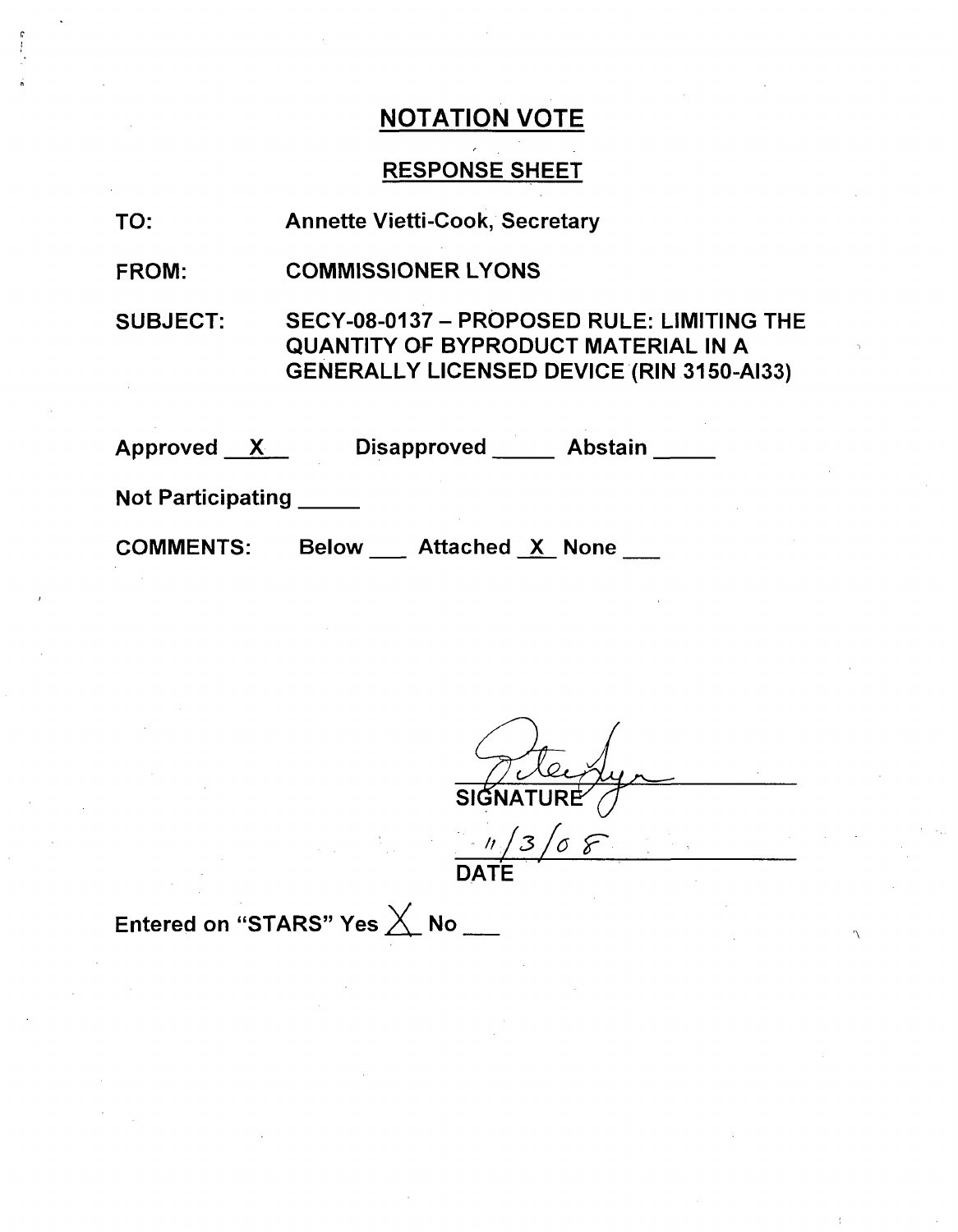### Commissioner Lyons' Comments on **SECY-08-00137**

I approve the staff's proposal with the following comments. I appreciate the efforts of NRC and the Agreement State staffs in developing this rulemaking package. The proposed action will maintain a focus on health and safety and continue a strong Agreement State role in the nation's materials program. I approve limiting the quantity of byproduct material allowed in devices used under the general license provision of 10 CFR 31.5 to below one-tenth (1/10) of IAEA Category 3 threshold levels.

I view accountability for safety and source tracking for security as two distinct, but related, issues. I don't believe that both the general license and the source tracking must have the same threshold levels. However, once the Commission decides on a threshold for source tracking, tracking should, at that time, be required for sources possessed by both specific and general licensees.

NRC staff analyzed the proposed rule in accordance with Management Directive 5.9. "Adequacy and Compatibility of Agreement State Programs" and determined that a change in compatibility from B to C was warranted. I concur with staffs assessment to change the compatibility as noted in the proposed rule to afford implementation flexibility to the Agreement States.

The general license provision of 10 CFR 31.5 should also be conditioned to indicate that it is not applicable when the user of the product also holds a specific license authorizing possession because, 'in that case, possession and use of the radioactive material would be subject to the terms and conditions of the user's specific license. This should improve overall compliance with NRC and Agreement State requirements.

Peter B. Lyons / Date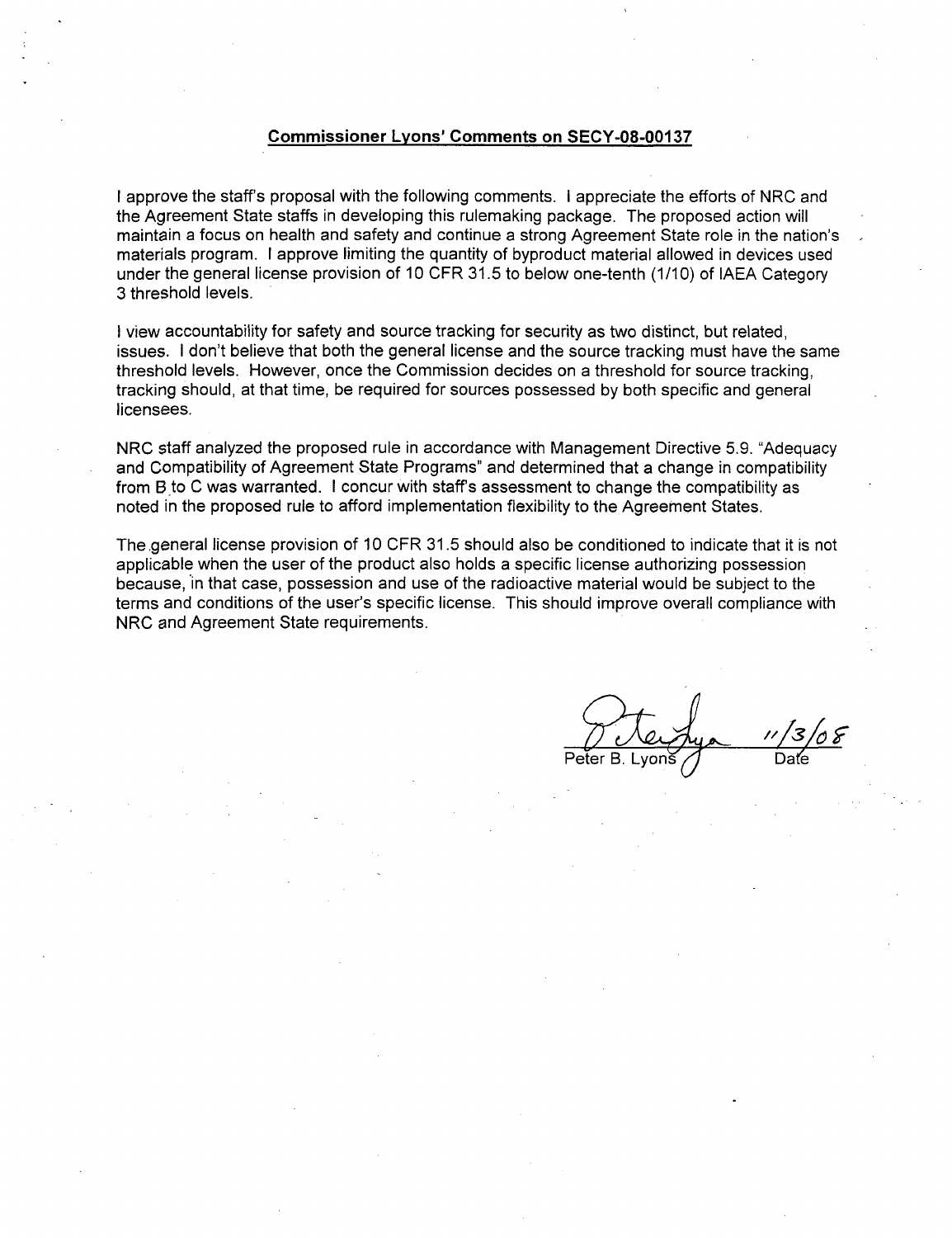# RESPONSE SHEET

| TO:                      | <b>Annette Vietti-Cook, Secretary</b>                                                                                                        |
|--------------------------|----------------------------------------------------------------------------------------------------------------------------------------------|
| <b>FROM:</b>             | <b>COMMISSIONER SVINICKI</b>                                                                                                                 |
| <b>SUBJECT:</b>          | SECY-08-0137 - PROPOSED RULE: LIMITING THE<br><b>QUANTITY OF BYPRODUCT MATERIAL IN A</b><br><b>GENERALLY LICENSED DEVICE (RIN 3150-AI33)</b> |
| Approved XX              | Disapproved Abstain                                                                                                                          |
| <b>Not Participating</b> |                                                                                                                                              |
| <b>COMMENTS:</b>         | <b>Below</b> Attached XX None                                                                                                                |

SIGNATURE

04/ 8/09 **DATE** 

Entered on "STARS" Yes  $\sqrt{}$ No \_\_\_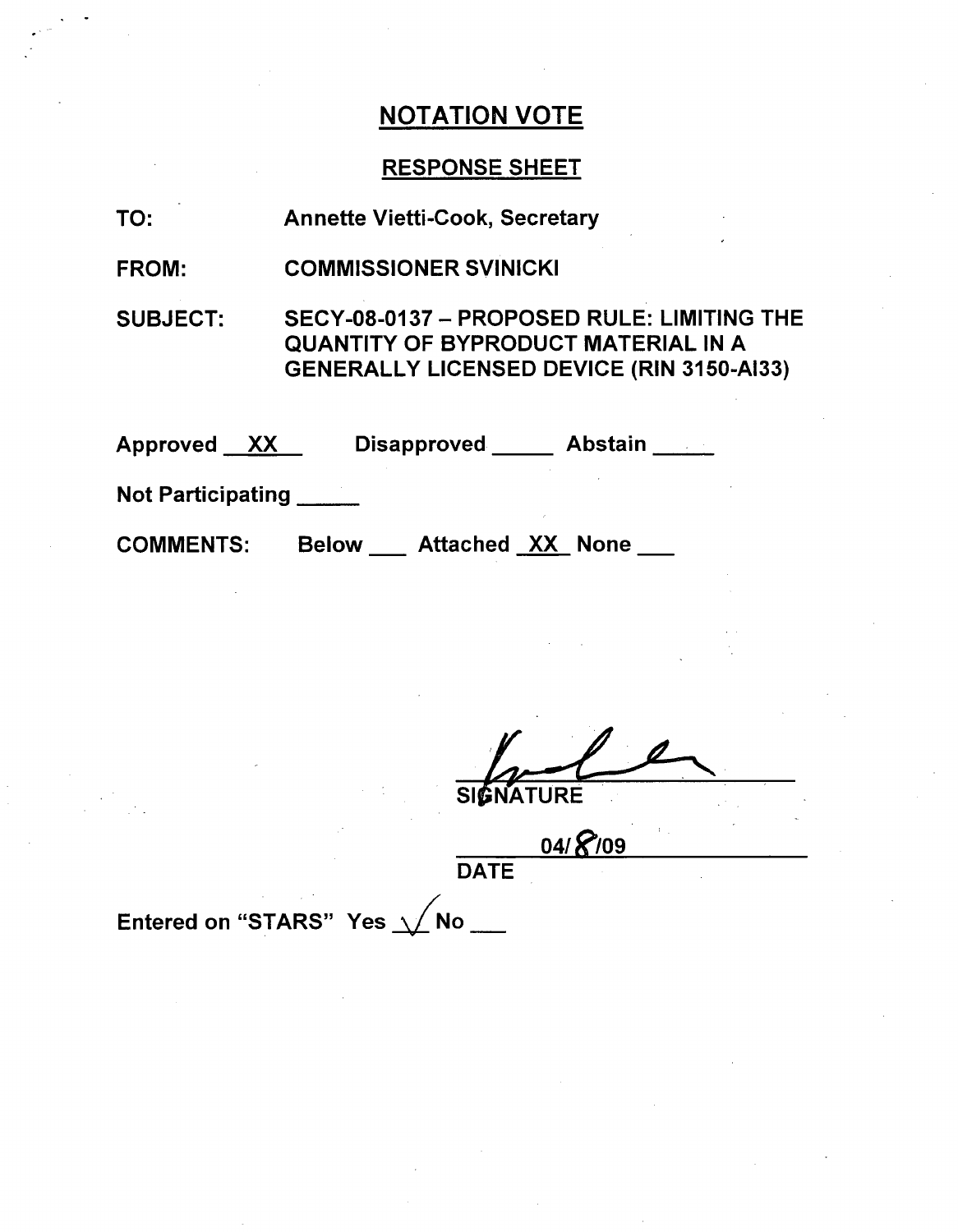### Commissioner Svinicki's Comments on **SECY-08-0137** Proposed Rule: Limiting the Quantity of Byproduct Material in a Generally Licensed Device (RIN **3150-AI33)**

I approve for publication in the *Federal Register* the proposed amendment to 10 CFR Part 31 as submitted by the staff (Enclosure **1** to SECY-08-0137). I have attached some minor edits to the proposed Federal Register notice and make the following, additional comments.

I agree with the comment of Commissioner Lyons in his vote, that the appropriate demarcation between generally and specifically licensed devices – one which will best provide for their safe use, transport, and handling -- is a matter separate and distinct from the establishment of the tracking threshold for such devices, which has been put in place uniquely for the purpose of physical security. Consequently, I have examined issues related to the expansion of the current National Source Tracking System, as a separate matter, in my vote on SECY-09-0011.

I note also that the staff has proposed to establish the Agreement State compatibility for this rule as Category C. As stated by Commissioner Jaczko, I look forward to reviewing the public comments received on this proposal.

Finally, the staff has proposed that the effective date of the final rule would be 60 days after it is published in the *Federal Register* and that, by that same date, any licensee possessing generally licensed devices meeting or exceeding the new rule's thresholds must have submitted an application for a specific license. Based on recent NRC experiences in communicating with holders of general licenses (e.g., owners of tritium exit signs), it may well take the entirety of those 60 days merely to communicate the new rule's requirements to the approximately 300 NRC licensees impacted and to educate them on the steps necessary to submit an application for a specific license. Additionally, as the specific license will subject holders to significantly higher licensing fees, some small entities may need time to evaluate whether they want to apply for a specific license or discontinue holding these devices. I propose, therefore, that the final rule become effective 60 days after publication, but that the compliance date for existing holders of generally licensed devices that would be subject to the new requirements be set at 90 days after the effective date. This schedule would provide a realistic amount of time for communications with affected general licensees to occur and for them to complete the steps necessary to file their applications.

 $\ell$ ristine L. Svinicki

04/8/09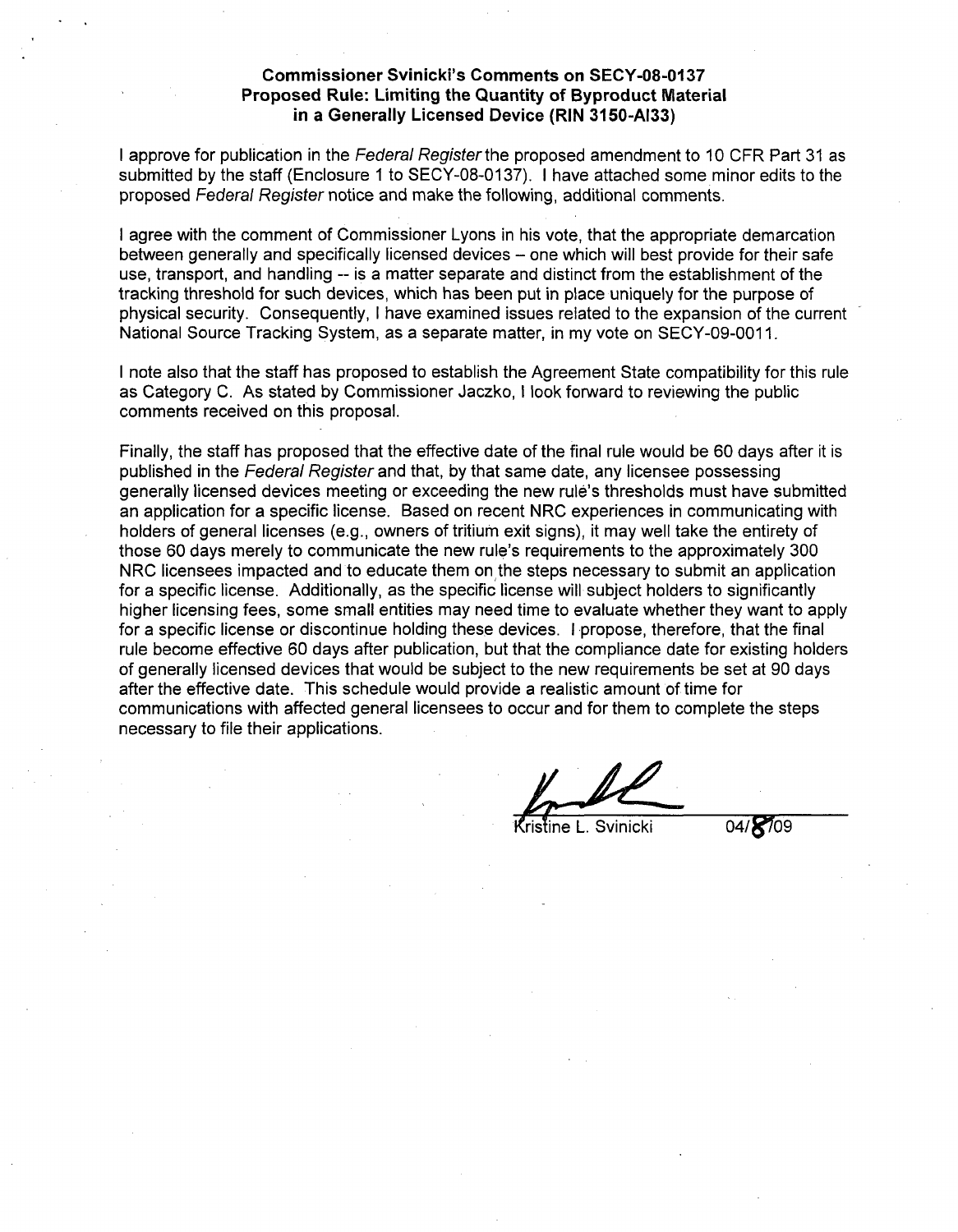In June 2002, the Secretary of Energy and the NRC Chairman met to discuss the adequate protection of inventories of nuclear materials that could be used in a RDD. At the June meeting, the Secretary of Energy and the NRC Chairman agreed to convene an Interagency Working Group on Radiological Dispersal Devices to address security concerns. In May 2003, the joint U.S. Department of Energy (DOE)/NRC report was issued. The report was entitled, "Radiological Dispersal Devices: An Initial Study to Identify Radioactive Materials of Greatest Concern and Approaches to Their Tracking, Tagging, and Disposition."

The NRC has also supported U.S. Government efforts to establish international guidance for the safety and security of radioactive materials of concern. This effort has resulted in a major revision of the IAEA Code of Conduct. The revised Code of Conduct was approved by the IAEA Board of Governors in September 2003, and is available on the IAEA Web site at: http://www-pub.iaea.org/MTCD/publications/PDF/Code-2004\_web.pdf. In particular, the Code of Conduct contains a recommendation that each IAEA Member State develop a national source registry of radioactive sources that includes at a minimum Category **1** and Category 2 radioactive sources as described in Annex **1** of the Code of Conduct. The source registry recommendation addressed 16 radionuclides.

The work on the DOE/NRC joint report paralleled the work on the Code of Conduct and the development of IAEA TECDOC-1344, "Categorization of Radioactive Sources."<sup>1</sup> The IAEA updated this categorization system for radioactive sources in August 2005, in the IAEA Safety Standards Series No. RS-G-1.9, "Categorization of Radioactive Sources." The Safety Guide, which is also available on the IAEA's Web site at http://www/-pub.iaea.org/MTCD/ publications/PDF/Pub1227\_web.pdf, provides the underlying methodology for the development

See Section A.4.1 of this notice for a description of the IAEA source categorization system.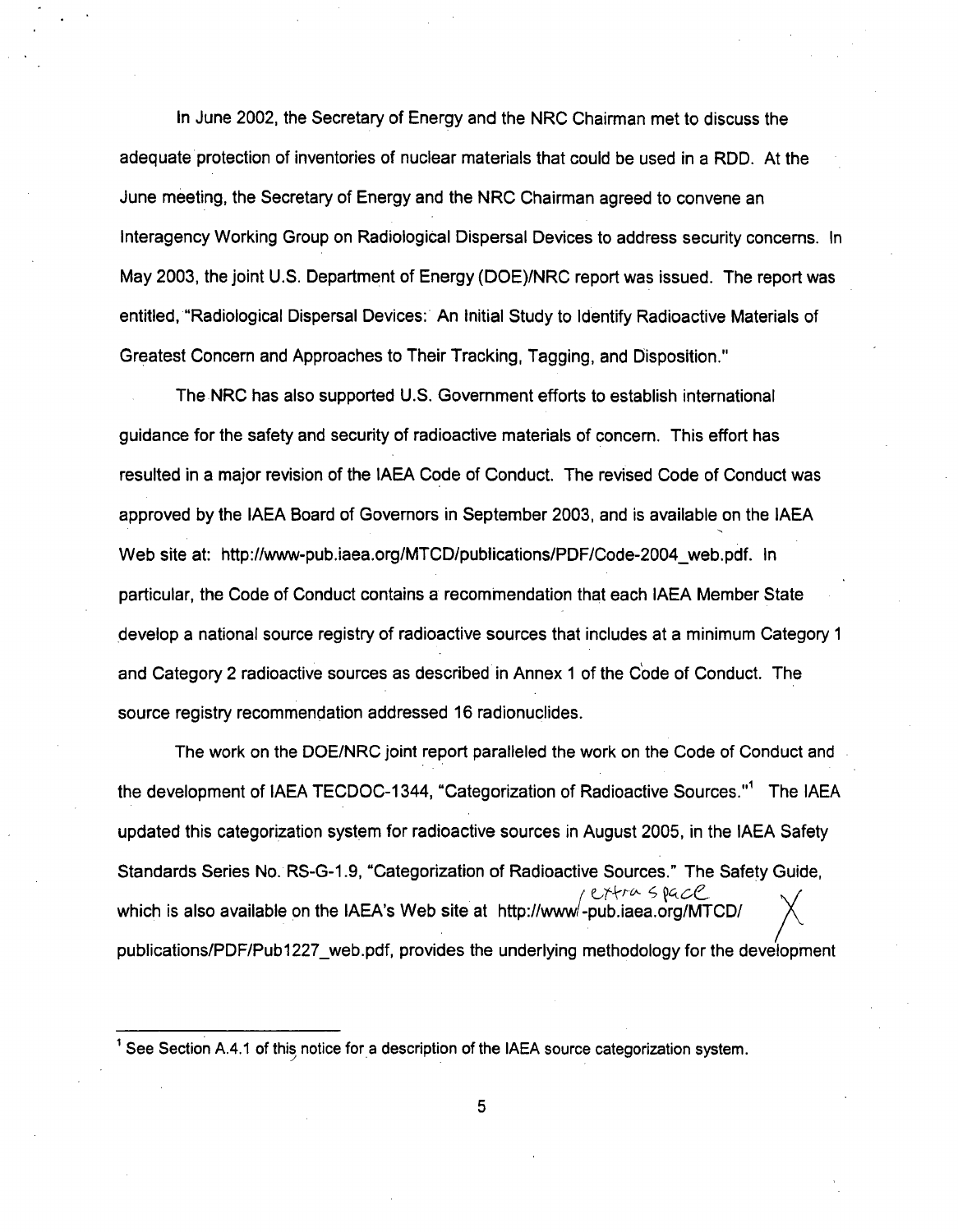the Compatibility Category of 10 CFR 31.6 from "B"to "C"; and the issues raised by the State of  $X$ Florida in its June 3, 2005, request to change the Compatibility Category of 10 CFR  $31.5(c)(13)(i)$  from  $B'$  to  $C'$ . These issues were docketed by the NRC as PRM-31-5.

The following sections of this statement of considerations discuss the rationale for placing a limit on the quantity of byproduct material in a generally licensed device (Section A) and NRC's decision on the approach in this proposed amendment (Section B).

A. Rationale for limiting the quantity of byproduct material in a generally licensed device

### A.1 Congressional Concerns/GAO Investigations

The U.S. Senate and the GAO have expressed concerns regarding the safety and security of radioactive sources. In a report by the Permanent Subcommittee on Investigations (PSI), July 12, 2007, the U.S. Senate expressed concerns about certain U.S. Government practices and procedures for issuing licenses to possess radioactive materials and presented certain recommendations to remedy their concerns. The GAO completed two investigations of the security aspects of NRC's materials licensing process, including one in 2007 (GAO-07- 1038T, July 12, 2007), on the security of the NRC licensing process. In their report, GAO raised concerns about the relative ease with which lower activity sources can be purchased and potentially aggregated to higher activity levels.

#### A.2 Agreement State Issues

Agreement States have also raised concerns about the security and accountability of byproduct materials in generally licensed devices. In its June 27, 2005, petition for rulemaking,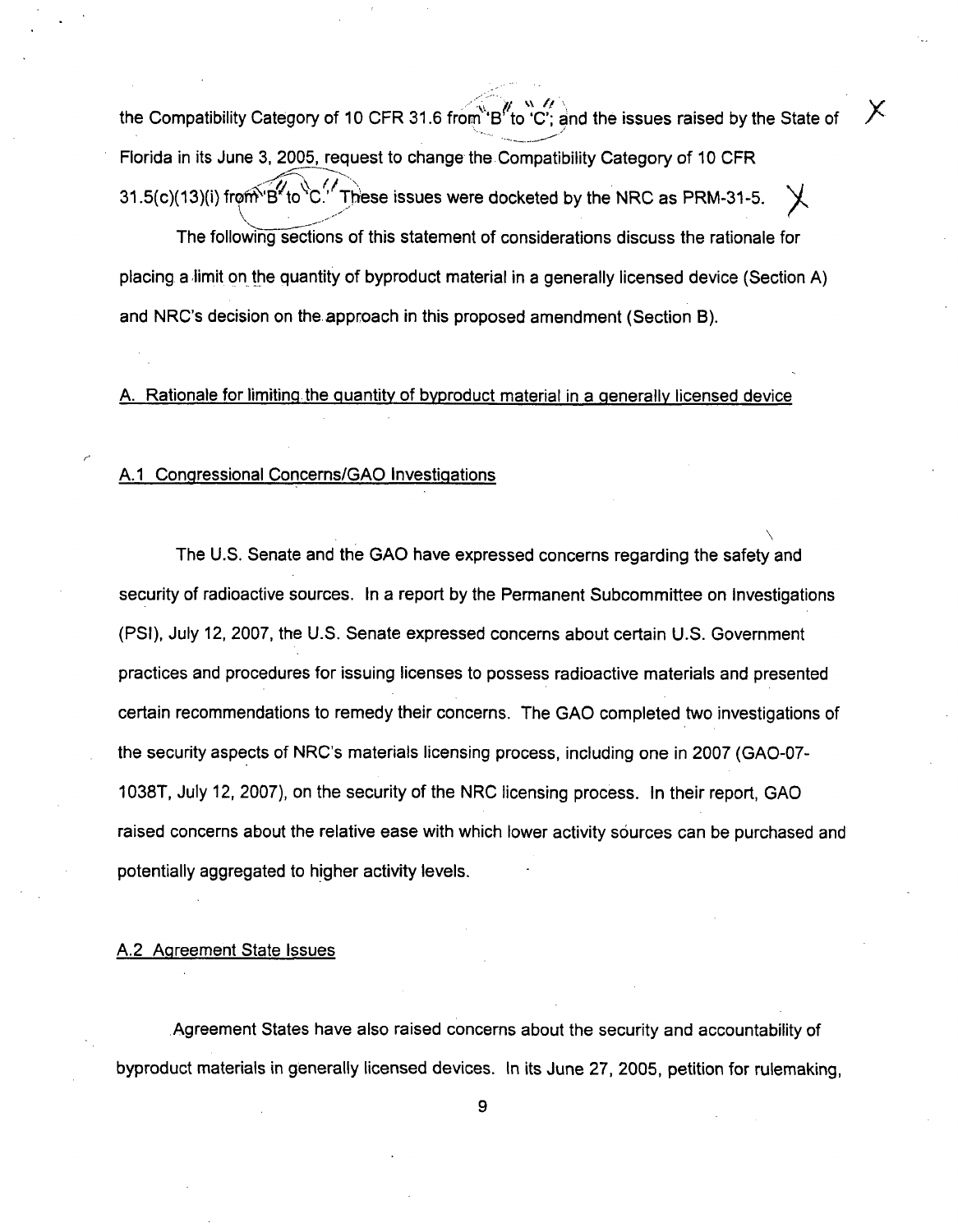the **OAS** requested that NRC "strengthen the regulation of radioactive materials by requiring a specific license for higher-activity devices that are currently available under the general license in 10 CFR 31.5." Specifically, the petition requested that the NRC amend its regulations to require specific licensing for devices exceeding the registration quantity limits in 10 CFR 31.5(c)(13)(i). Additionally, the **OAS** requested that NRC revise the compatibility designation of 10 CFR 31.6 from "B" to "C," which would allow States to better track service providers and distributors of generally licensed devices. In addition, the State of Florida also requested a compatibility category change for 10 CFR 31.5(c)(13)(i) from <sup>1</sup>B' to 'C' to allow the State to continue to require registration of other generally licensed devices in addition to those currently registered by the NRC. These petitions were docketed by NRC as PRM-31-5. The NRC requested public comment on the PRM-31-5 petition on December 20, 2005 (70 FR 75423). Four comment letters were received on the petition; the commenters disagreed with using the registration levels to require GLs to become SLs but had differing views on changing the compatibility categories. In considering the petition and the public comments on them, the NRC determined it appropriate to consider the concerns and issues raised by **OAS** and the State of Florida in this rulemaking. By letter dated August 17, 2007, the petitioners were informed of the decision.

### A.3 Recent NRC Actions

On April 24, 2006, the NRC staff submitted SECY-06-0094, "Tracking or Providing Enhanced Controls for Category 3 Sources," to the Commission for review. In that paper, the NRC staff proposed initiating a rulemaking that would set activity limits for GLs at one-half (1/2) of the IAEA Category 2 threshold and reserve authorization to possess higher activity sources to SLs. The staff noted that a benefit of setting such a limit would be greater oversight of these

10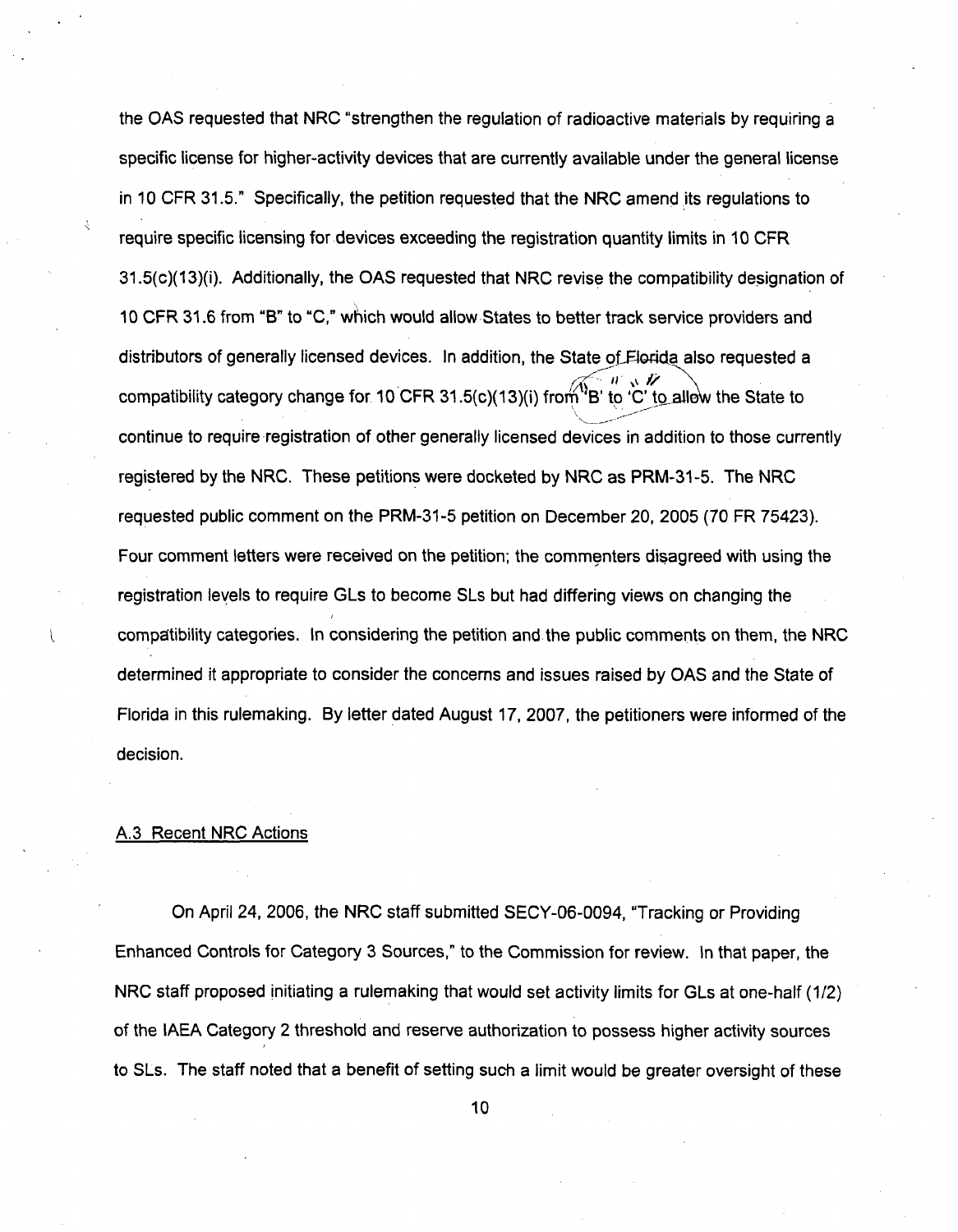lower Category 4 and Category 5 ranges. Instead, NRC has left the GL registration program essentially as it currently exists for general licensees below the new GL limit because the rationale and approach in instituting the GL registration program in the 1999 and 2000 rule amendments continue to remain valid today. The NRC has been successful in implementing the GL registration program with  $80 - 90$  percent of general licensees responding with completed registration forms. This rate of registration can be attributed in part to general licensees enhanced awareness of regulatory reporting, transfer, disposal, and recordkeeping requirements.

Nevertheless, the NRC recognizes the desire on the part of the States supporting the OAS petition to exercise greater control over the actions of their-licensees. Therefore, the NRC is revising the Compatibility Category of 10 CFR 31.5(a) from 'B' to 'C<sup>"</sup> and also is revising the Compatibility Category for 10 CFR 31.6 from 'B' to 'C.' The OAS stated that these actions were needed to establish a higher national standard of regulation for higher risk generally licensed devices, and to allow retention of a tool used by Agreement States to track the location and movement of device manufacturers and service providers within the State limits. By revising these compatibility categories, Agreement States will have flexibility to adopt additional requirements, based on their circumstances and needs, if necessary. In addition, the NRC is revising the Compatibility Category of 10 CFR 31.5(c)(13)(i) from 'B' to 'C.' Florida stated that this action was necessary to avoid having to relax its existing health, safety, and security controls, which provide benefit to the safety and security of Florida citizens, in order to be compatible with less stringent national standards in NRC's regulations; Florida also noted that the registering of additional generally licensed devices in Florida does not have direct and significant effect on the transportation of the devices or on their movement in and out of Florida.

22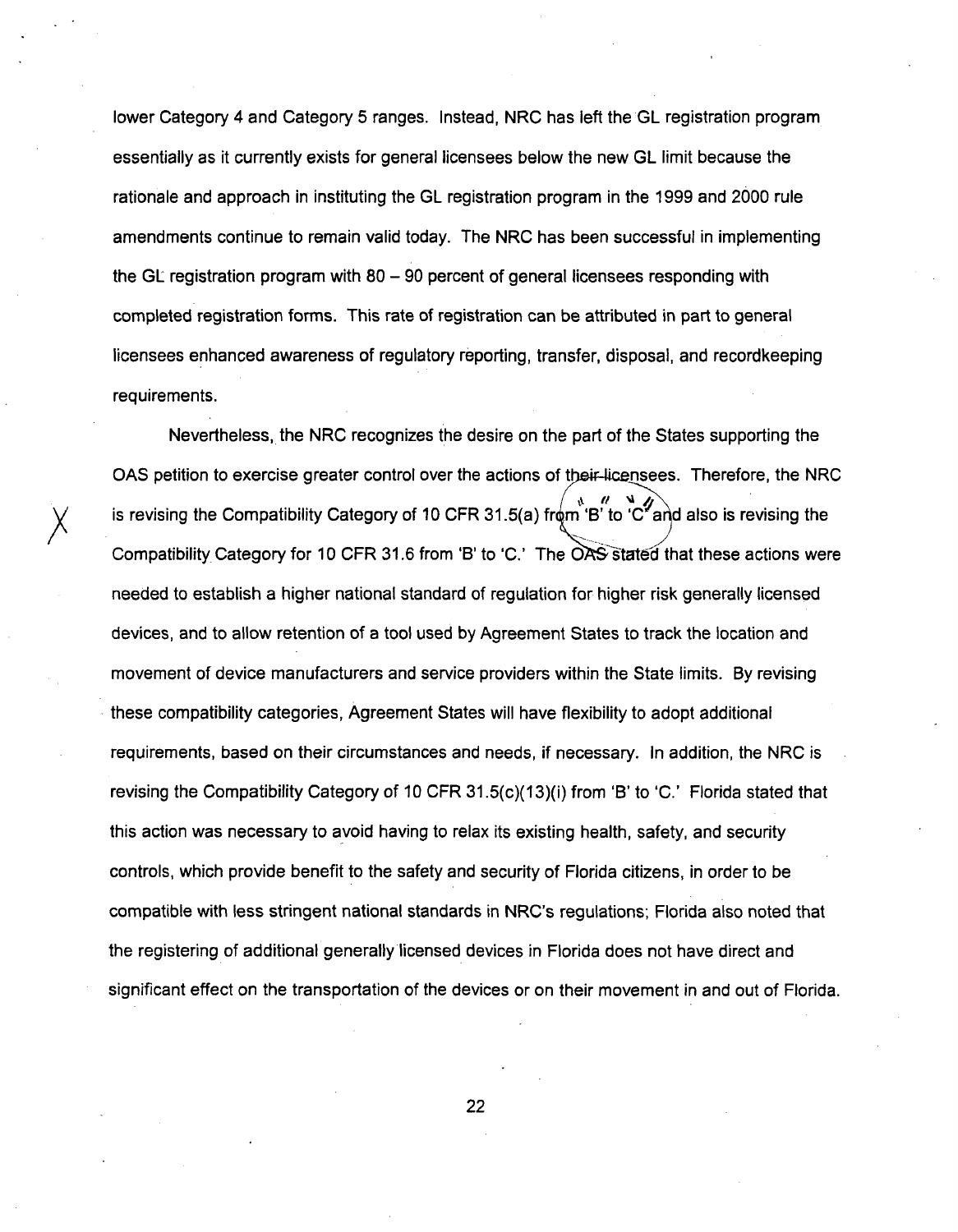The NRC invites comment on its decision to propose placing a limit on the quantity of byproduct material allowed in generally licensed devices, specifically:

1) Whether the 1/10 of IAEA Category 3 limit is the appropriate threshold level of byproduct material below which each generally licensed device can remain under a GL; or

2) Whether there should be additional protection against aggregation of sources by either requiring that if the aggregated amount of byproduct material that a general licensee possesses in devices exceeds 1/10 of IAEA Category 3 that the general licensee be required to obtain a SL, or more simply, by using the IAEA Category 4 threshold level as the limit for a GL; or

3) Whether an even lower threshold limit for requiring licensees to obtain a SL should be used such as the registration levels in 10 CFR 31.5(c)(13)(i). In providing support for this approach, the NRC is interested in whether there is specific information (i.e., lack of accountability due to GL sources being lost and/or abandoned) that would indicate that the GL registration program as instituted in the 1999 and 2000 rulemakings (see Section I1.A.4.2 of this notice) is no longer working satisfactorily from the standpoint of protecting the public health and safety from routine use of these devices by general licensees;

4) Whether the approach regarding Compatibility Categories laid out in Section lI.B of this notice, i.e., in which States have flexibility to adopt more rigorous requirements for GLs, based on their circumstances and needs, can work satisfactorily. In particular, will there be any significant transboundary issues related to this approach or, will such an approach not have direct and significant effect on the transportation of the devices or on their movement in and out of States. •

23